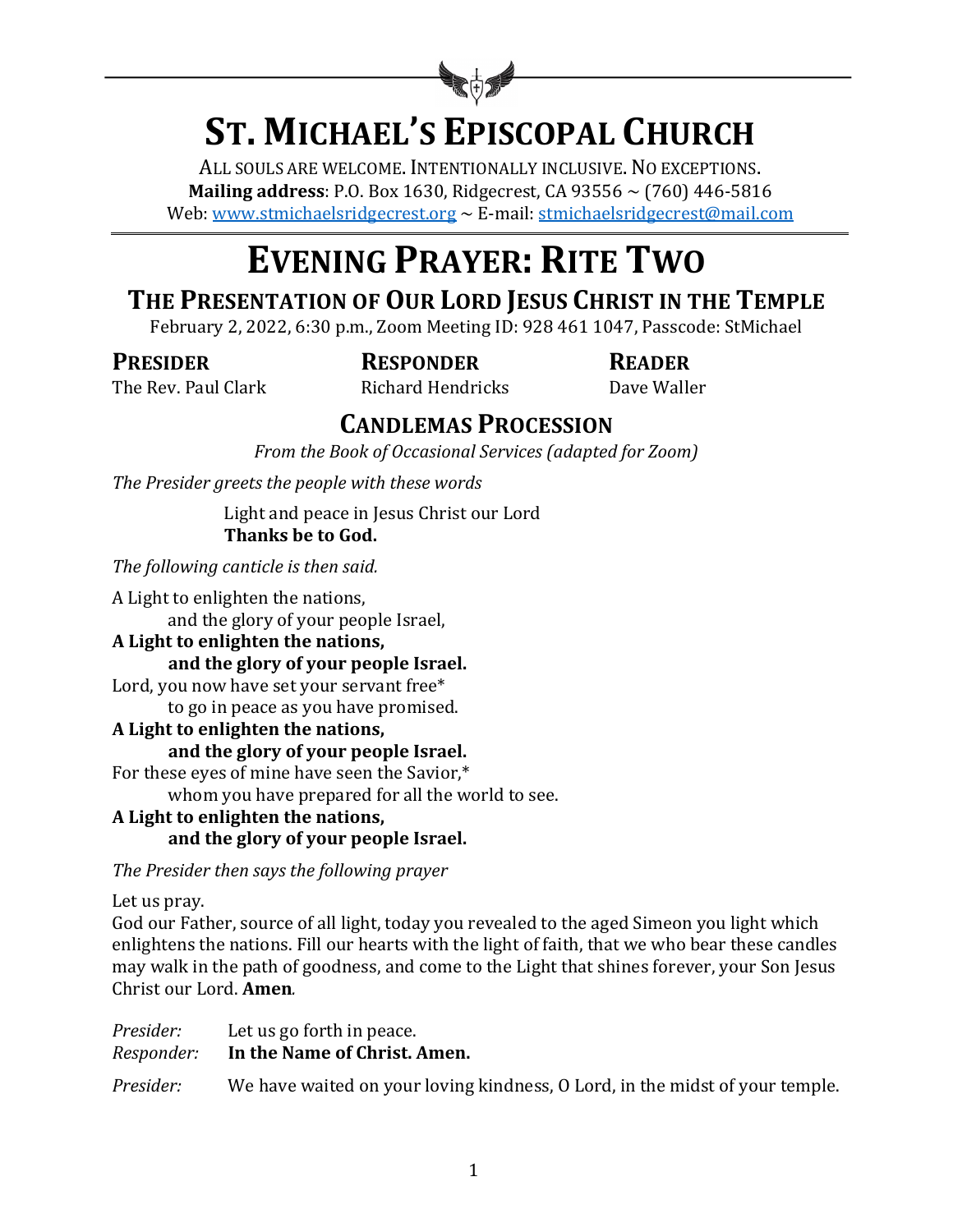

PSALM 48:1-2,10-13

- 1 Great is the LORD, and highly to be praised;  $*$ in the city of our God is his holy hill.
- <sup>2</sup> Beautiful and lofty, the joy of all the earth, is the hill of Zion,  $*$ the very center of the world and the city of the great King.
- 10 Let Mount Zion be glad and the cities of Judah rejoice,  $*$ because of your judgments.
- 11 Make the circuit of Zion; walk round about her; \* count the number of her towers.
- 12 Consider well her bulwarks; examine her strongholds; \* that you may tell those who come after.
- 13 This God is our God for ever and ever; \*  **he shall be our guide for evermore.**

## **THE INVITATORY AND PSALTER**

*Presider:* 0 God, be not far from us.

*Responder:* **Come quickly to help us, O God.** 

Praise to the holy and undivided Trinity, one God: as it was in the beginning, is now, and will be forever. **Amen. Alleluia.** 

# **O GRACIOUS** LIGHT (EOW p. 23)

**Presider and responder** 

Light of the world, in grace and beauty, Mirror of God's eternal face, **Transparent flame of love's free duty, You bring salvation to our race.** Now, as we see the lights of evening, We raise our voice in hymns of praise; **Worthy are you of endless blessing, Sun of our night, lamp of our days.**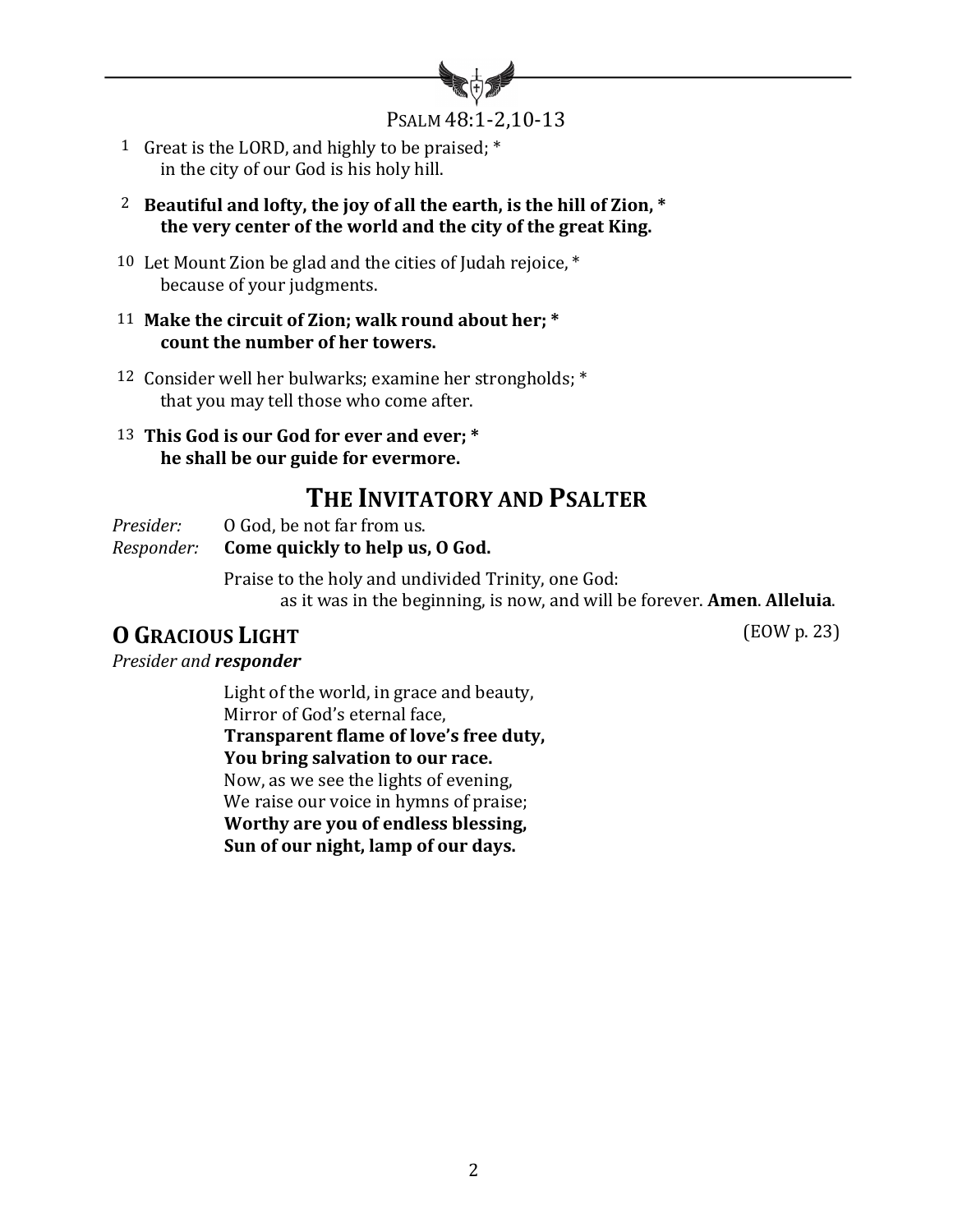

### **PSALM APPOINTED** PSALM 84 *(BCP p. 707)*

*Presider and responder alternate by whole verse.* 

- 1 How dear to me is your dwelling,  $0$  LORD of hosts!  $*$ My soul has a desire and longing for the courts of the LORD; my heart and my flesh rejoice in the living God.
- 2 The sparrow has found her a house and the swallow a nest where she may lay her young; \* by the side of your altars, O LORD of hosts, my King and my God.
- <sup>3</sup> Happy are they who dwell in your house!  $*$ they will always be praising you.
- 4 Happy are the people whose strength is in you! \* **whose hearts are set on the pilgrims' way.**
- 5 Those who go through the desolate valley will find it a place of springs, \* for the early rains have covered it with pools of water.
- <sup>6</sup> They will climb from height to height, \* and the God of gods will reveal himself in Zion.
- <sup>7</sup> LORD God of hosts, hear my prayer; \* hearken, O God of Jacob.
- 8 Behold our defender, 0 God; \* and look upon the face of your Anointed.
- 9 For one day in your courts is better than a thousand in my own room, \* and to stand at the threshold of the house of my God than to dwell in the tents of the wicked.

#### 10 For the LORD God is both sun and shield: \* he will give grace and glory;

11 No good thing will the LORD withhold \* from those who walk with integrity.

#### 12 **O LORD** of hosts, \* happy are they who put their trust in you!

Praise to the holy and undivided Trinity, one God: as it was in the beginning, is now, and will be forever. Amen.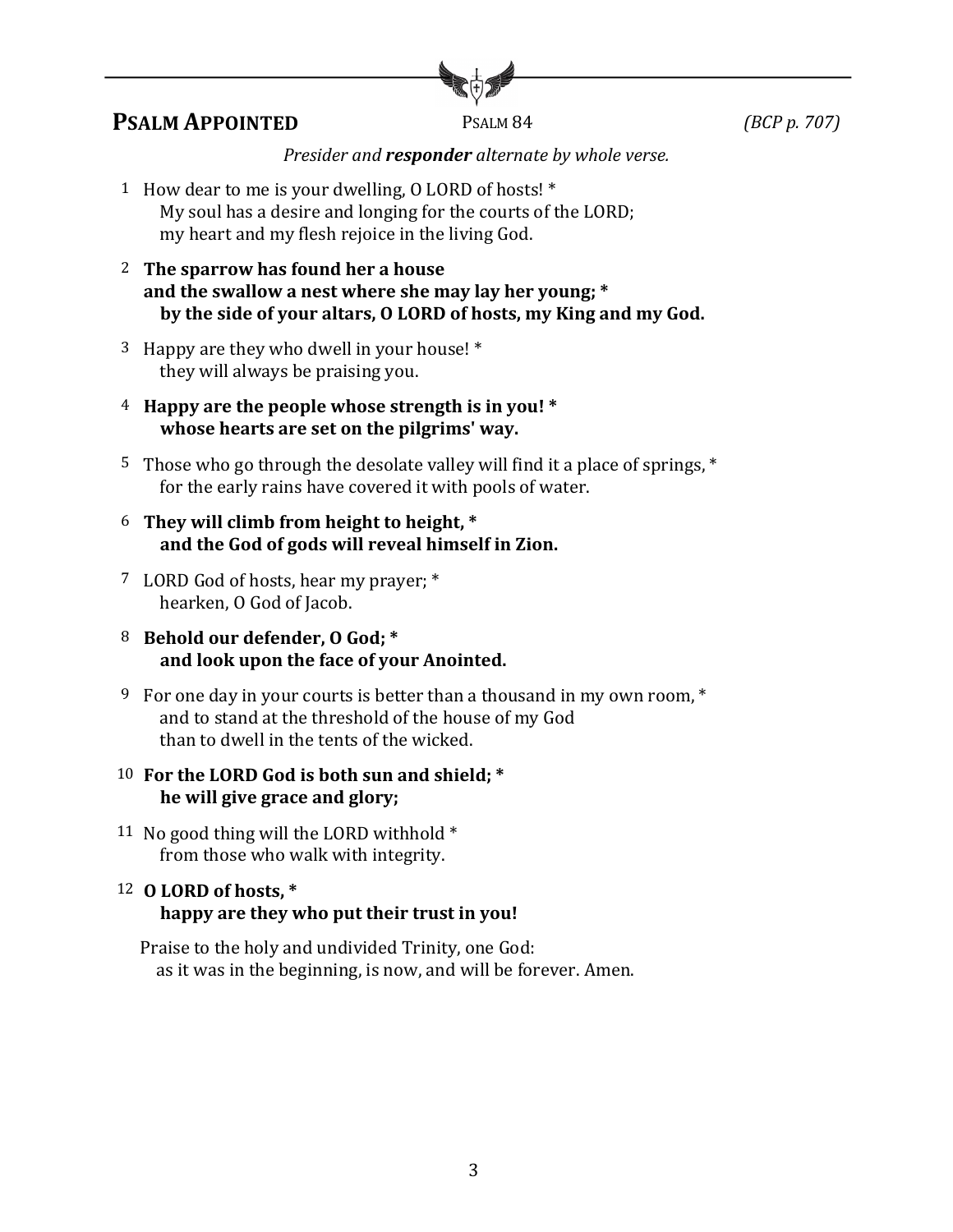# **THE READINGS**

**THE FIRST READING** MALACHI 3:1-4 DAVE WALLER

A READING FROM THE PROPHET MALACHI:

Thus says the Lord, See, I am sending my messenger to prepare the way before me, and the Lord whom you seek will suddenly come to his temple. The messenger of the covenant in whom you delight-- indeed, he is coming, says the Lord of hosts. But who can endure the day of his coming, and who can stand when he appears?

For he is like a refiner's fire and like fullers' soap; he will sit as a refiner and purifier of silver, and he will purify the descendants of Levi and refine them like gold and silver, until they present offerings to the Lord in righteousness. Then the offering of Judah and Jerusalem will be pleasing to the Lord as in the days of old and as in former years.

*Reader*: Hear what the Spirit is saying to God's people. *Responder:* **Thanks be to God.** 

**THE SONG OF MARY** LUKE 1:46-55 (EOW p. 27)

*Presider and responder alternate by whole verse.* 

My soul proclaims the greatness of the Lord, my spirit rejoices in you, O God my Savior; \* for you have looked with favor on your lowly servant.

**From this day all generations will call me blessed: \***

**you, the Almighty, have done great things for me, and holy is your Name.**

You have mercy on those who fear you \* from generation to generation.

You have shown strength with your arm,  $*$ **and scattered the proud in their conceit,**

Casting down the mighty from their thrones,  $*$ 

and lifting up the lowly.

# You have filled the hungry with good things,  $*$

**and sent the rich away empty.**

You have come to the help of your servant Israel, \* for you have remembered your promise of mercy,

**The promise you made to our forebears, \* to Abraham and his children for ever.**

Praise to the holy and undivided Trinity, one God: as it was in the beginning, is now, and will be forever. Amen.

### **THE SECOND READING** LUKE 2:22-40 DAVE WALLER

A READING FROM THE GOSPEL ACCORDING TO LUKE:

When the time came for their purification according to the law of Moses, Joseph and Mary brought Jesus up to Jerusalem to present him to the Lord (as it is written in the law of the Lord, "Every firstborn male shall be designated as holy to the Lord"), and they offered a sacrifice according to what is stated in the law of the Lord, "a pair of turtledoves or two voung pigeons."

Now there was a man in Jerusalem whose name was Simeon; this man was righteous and devout, looking forward to the consolation of Israel, and the Holy Spirit rested on him. It had been revealed to him by the Holy Spirit that he would not see death before he had seen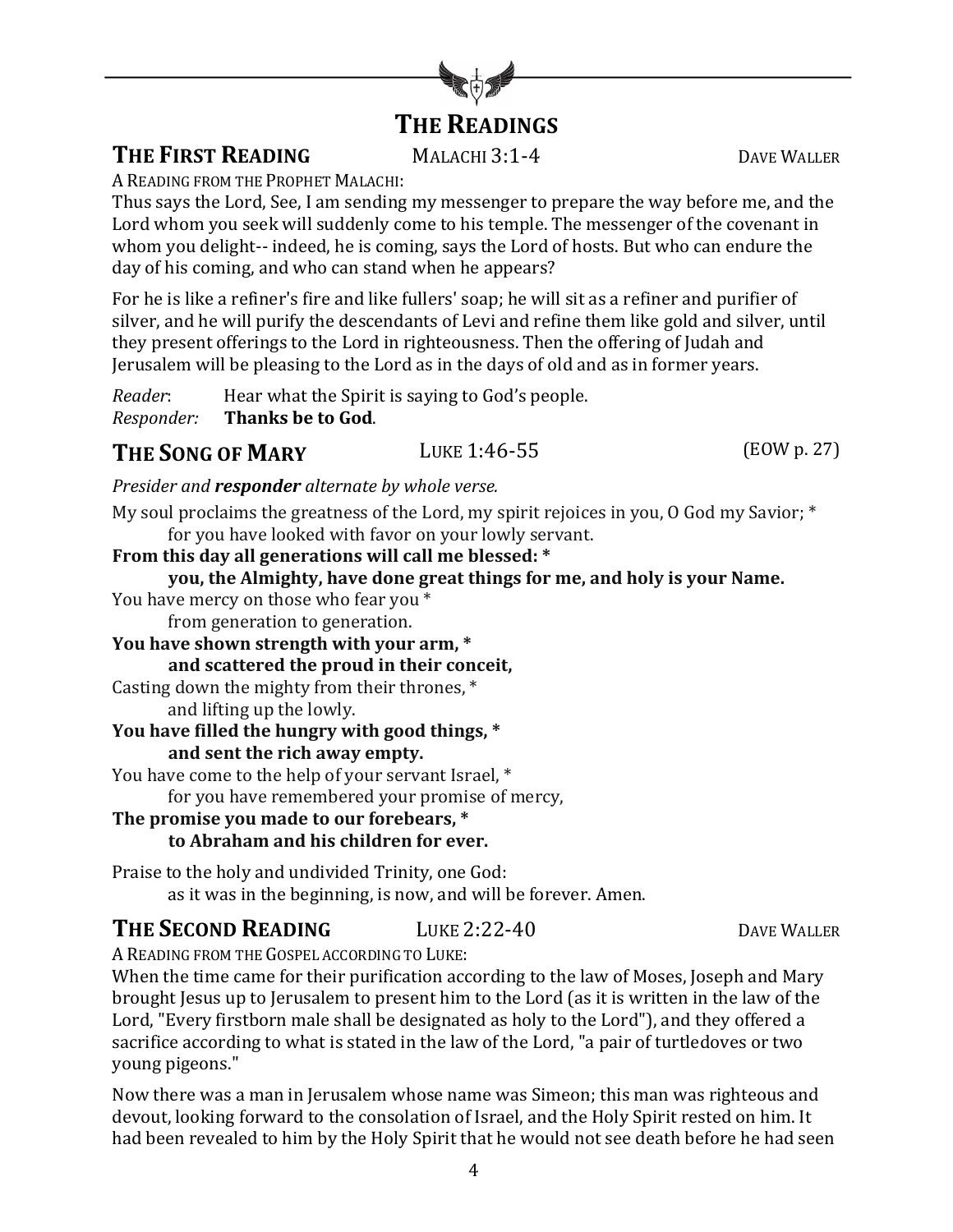the Lord's Messiah. Guided by the Spirit, Simeon came into the temple; and when the parents brought in the child Jesus, to do for him what was customary under the law, Simeon took him in his arms and praised God, saying,

"Master, now you are dismissing your servant in peace, according to your word; for my eyes have seen your salvation, which you have prepared in the presence of all peoples, a light for revelation to the Gentiles and for glory to your people Israel."

And the child's father and mother were amazed at what was being said about him. Then Simeon blessed them and said to his mother Mary, "This child is destined for the falling and the rising of many in Israel, and to be a sign that will be opposed so that the inner thoughts of many will be revealed-- and a sword will pierce your own soul too."

There was also a prophet, Anna the daughter of Phanuel, of the tribe of Asher. She was of a great age, having lived with her husband seven years after her marriage, then as a widow to the age of eighty-four. She never left the temple but worshiped there with fasting and prayer night and day. At that moment she came, and began to praise God and to speak about the child to all who were looking for the redemption of Jerusalem.

When they had finished everything required by the law of the Lord, they returned to Galilee, to their own town of Nazareth. The child grew and became strong, filled with wisdom; and the favor of God was upon him.

*Reader*: Hear what the Spirit is saying to God's people. *Responder:* **Thanks be to God**.

**THE SONG OF SIMEON** LUKE 2:29-32 (BCP p. 120)

*Presider and responder alternate by whole verse.* 

Lord, you now have set your servant free \* to go in peace as you have promised; For these eyes of mine have seen the Savior, \* **whom** you have prepared for all the world to see: A Light to enlighten the nations, \* and the glory of your people Israel.

**Praise to the holy and undivided Trinity, one God:** as it was in the beginning, is now, and will be forever. Amen.

### **SCRIPTURE DISCUSSION**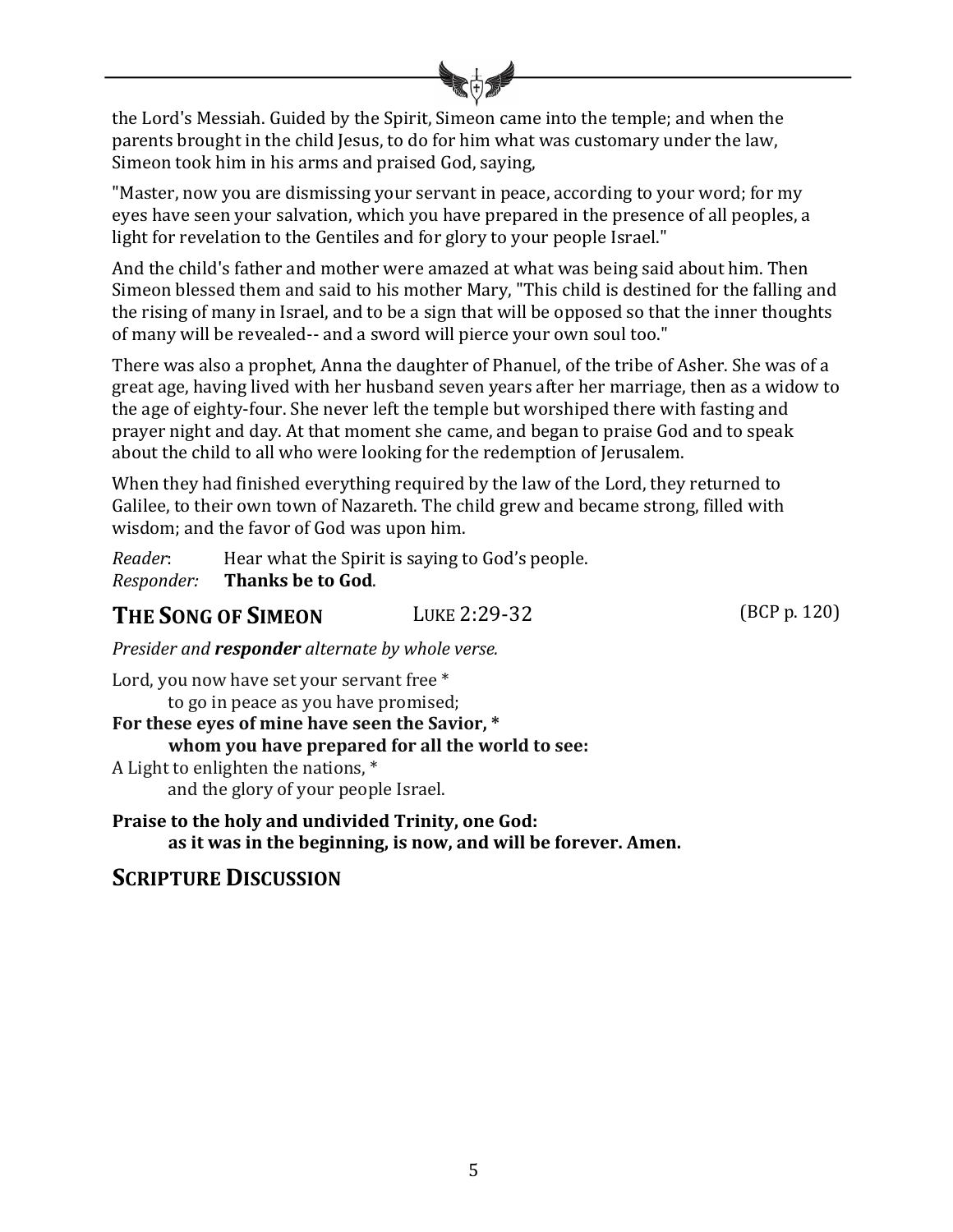# **APOSTLES' CREED** *(BCP p. 120)*

I believe in God, the Father almighty, creator of heaven and earth; I believe in Jesus Christ, his only Son, our Lord.

He was conceived by the power of the Holy Spirit and born of the Virgin Mary.

He suffered under Pontius Pilate, was crucified, died, and was buried.

He descended to the dead. On the third day he rose again.

He ascended into heaven, and is seated at the right hand of the Father.

He will come again to judge the living and the dead.

I believe in the Holy Spirit, the holy catholic Church,

the communion of saints, the forgiveness of sins

the resurrection of the body, and the life everlasting. Amen.

# **THE PRAYERS**

# **THE LORD'S PRAYER** *(BCP p. 121)*

| Presider:  | God be with you.   |
|------------|--------------------|
| Responder: | And also with you. |
| Presider:  | Let us pray.       |

Our Father, who art in heaven, hallowed be thy Name, thy kingdom come, thy will be done, on earth as it is in heaven. Give us this day our daily bread. And forgive us our trespasses, as we forgive those who trespass against us. And lead us not into temptation, but deliver us from evil. For thine is the kingdom, and the power, and the glory, for ever and ever. Amen.

# **SUFFRAGES B** *(BCP p. 121)*

That this evening may be holy, good, and peaceful, We entreat you, O Lord.

That your holy angels may lead us in paths of peace and goodwill, We entreat you, O Lord.

That we may be pardoned and forgiven for our sins and offenses, We entreat you, O Lord.

That there may be peace to your Church and to the whole world, We entreat you, O Lord.

That we may depart this life in your faith and fear, and not be condemned before the great judgment seat of Christ, We entreat you, O Lord.

That we may be bound together by your Holy Spirit in the communion of St. Michael the Archangel and all your saints, entrusting one another and all our life to Christ, We entreat you, O Lord.

**THE COLLECT OF THE DAY** THE PRESENTATION OF OUR LORD *(BCP p. 239)* 

Almighty and everliving God, we humbly pray that, as your only begotten Son was this day presented in the temple, so we may be presented to you with pure and clean hearts by Jesus Christ our Lord; who lives and reigns with you and the Holy Spirit, one God, now and forever. **Amen**.

6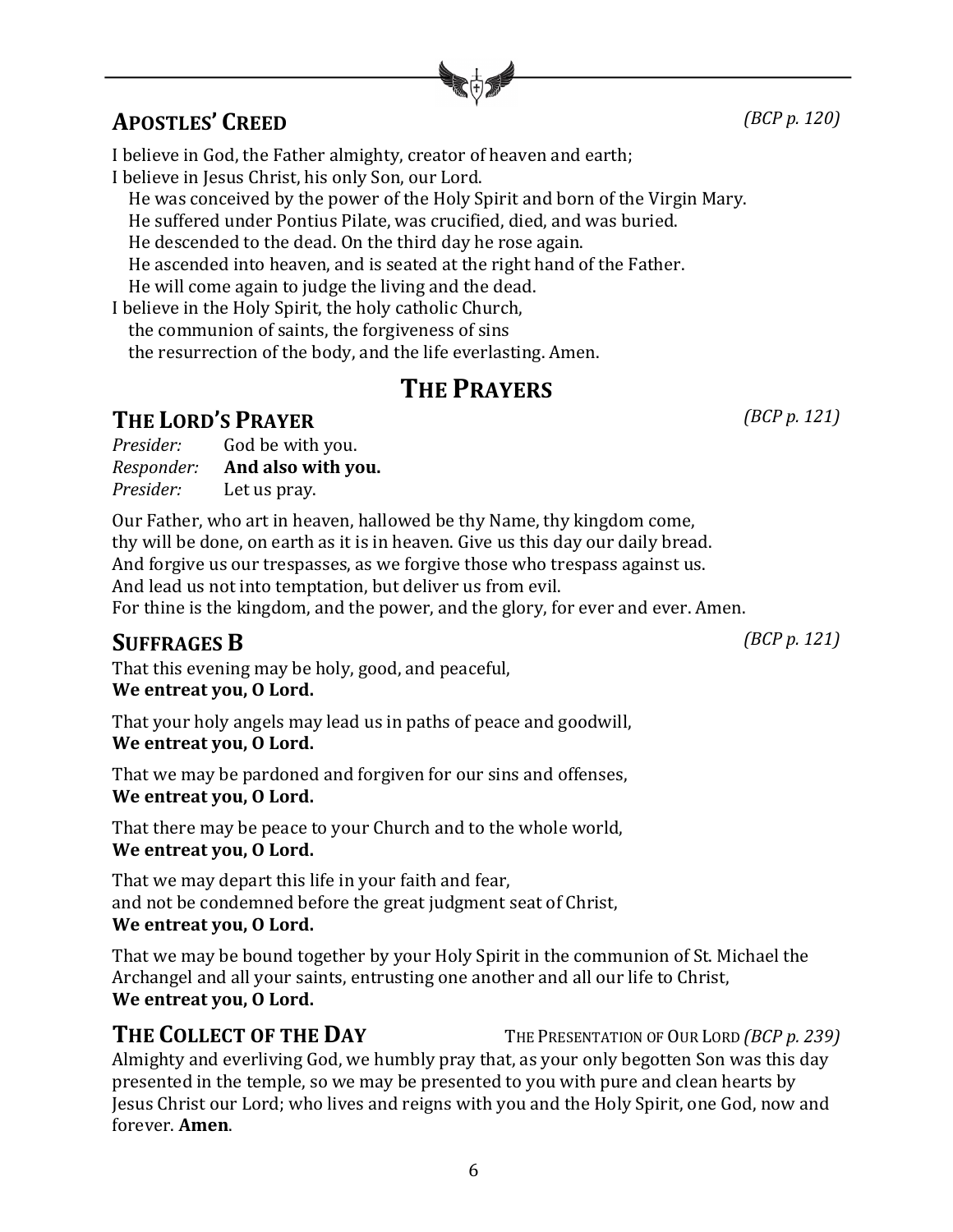# **A COLLECT FOR THE PRESENCE OF CHRIST** *(BCP p. 124)*

Lord Jesus, stay with us, for evening is at hand and the day is past; be our companion in the way, kindle our hearts, and awaken hope, that we may know you as you are revealed in Scripture and the breaking of bread. Grant this for the sake of your love. **Amen**.

# **A PRAYER FOR MISSION** *(BCP p. 124)*

O God and Father of all, whom the whole heavens adore: Let the whole earth also worship you, all nations obey you, all tongues confess and bless you, and men and women everywhere love you and serve you in peace; through Jesus Christ our Lord. **Amen**.

*Presider:* Are there any prayers or thanksgivings you wish to offer? *The people may offer their intercessions and thanksgivings.* 

# **A PRAYER OF ST. CHRYSOSTOM** *(BCP p. 126)*

Almighty God, you have given us grace at this time with one accord to make our common supplication to you; and you have promised through your well-beloved Son that when two or three are gathered together in his Name you will be in the midst of them: Fulfill now, O Lord, our desires and petitions as may be best for us; granting us in this world knowledge of your truth, and in the age to come life everlasting. **Amen**.

*Presider* Let us bless the Lord. **Responder Thanks be to God.** 

# **CLOSING SENTENCE** 2 CORINTHIANS 13:14 *(BCP p. 126)*

The grace of our Lord Jesus Christ, and the love of God, and the fellowship of the Holy Spirit, be with us all evermore. **Amen**.